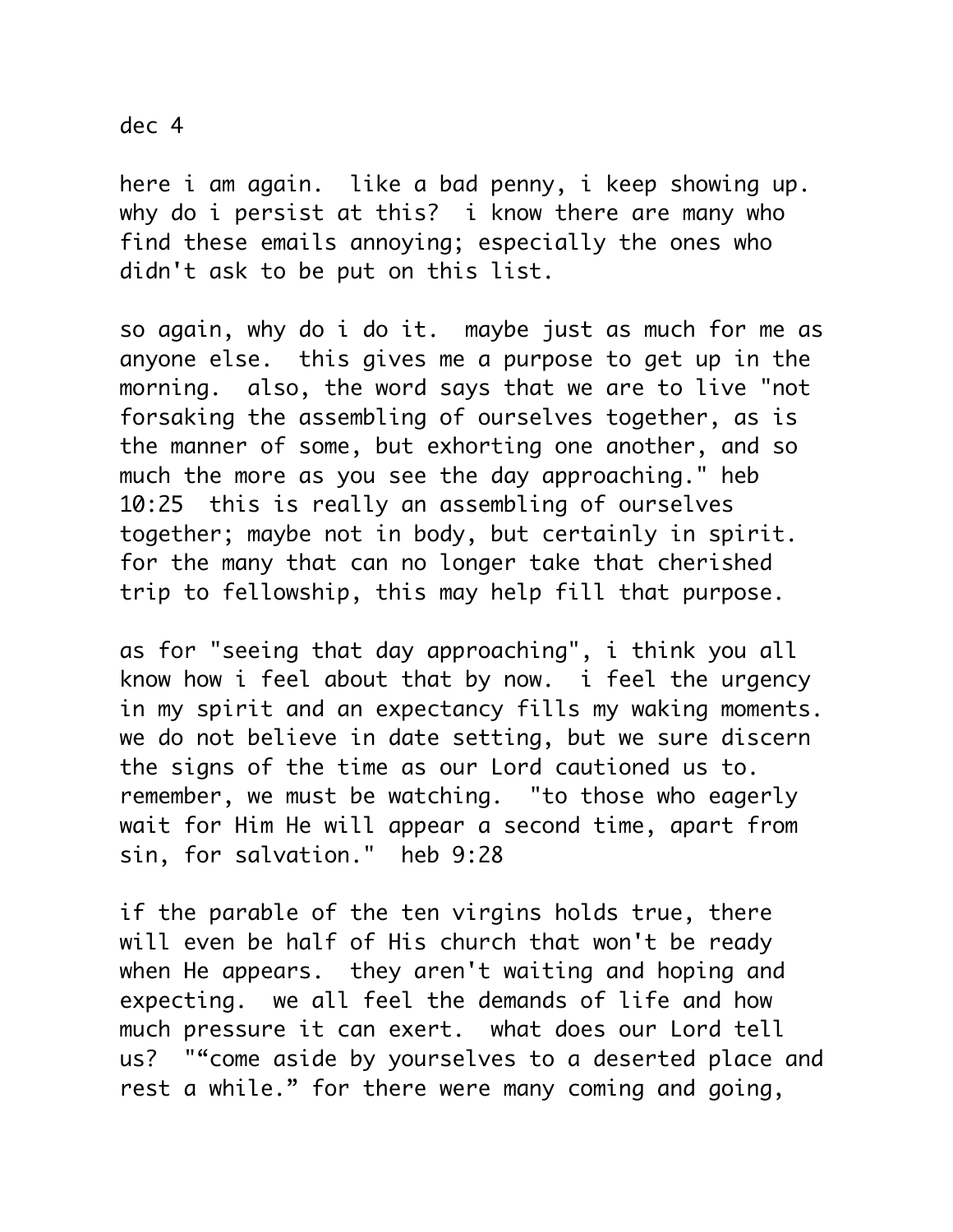and they did not even have time to eat." mark 6:31 let us lay aside all the busyness and listen for that: "still small voice." 1 kings 19:12

i am reminded of a few stanzas from a poem.

ah dearest Lord! i cannot pray, my fancy is not free; unmannerly distractions come, and force my thoughts from Thee.

sweet Jesus! teach me how to prize these tedious hours when i, foolish and mute before Thy face, in helpless worship lie.

prayer was not meant for luxury, or selfish pastime sweet; it is the prostrate creature's place at his Creator's feet.

prayer may not always be the easiest and most desirous of endeavors. it may feel like the driest and most wasted time of the day. other times we joy in it and never want to leave. yet God is there in both circumstances; listening and working all things together. is it those times of dry, uninspired and yet persistent prayer that pleases Him more? if it were always sweet and pleasant, where would be the proof of our devotion?

our heavenly Father is perfect in all His ways. everything He does is for our good. the thing is: we must let Him do it His way and not how we might work it